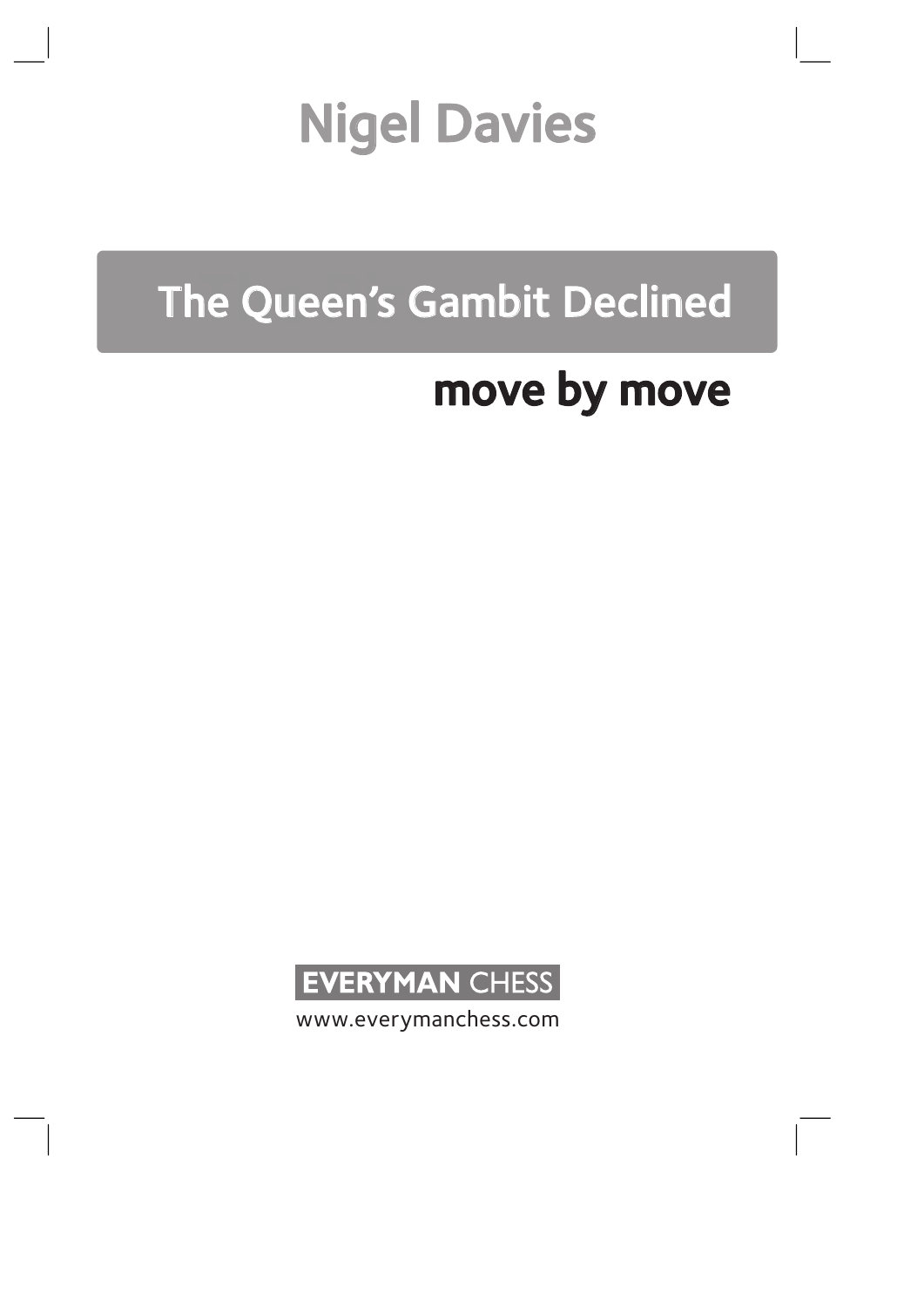# **About the Author**

**Nigel Davies** is an International Grandmaster and respected coach. He's the author of numerous books and DVDs on the game and is known for the clarity of his explanations.

# **Also by the Author**  *10 Great Ways to Get Better at Chess Alekhine's Defence Gambiteer I Gambiteer II Play 1 e4 e5! Play the Catalan Starting Out: The Modern Taming the Sicilian The Dynamic Réti The Grünfeld Defence The Pirc: Move by Move The Rules of Winning Chess The Trompowsky The Veresov*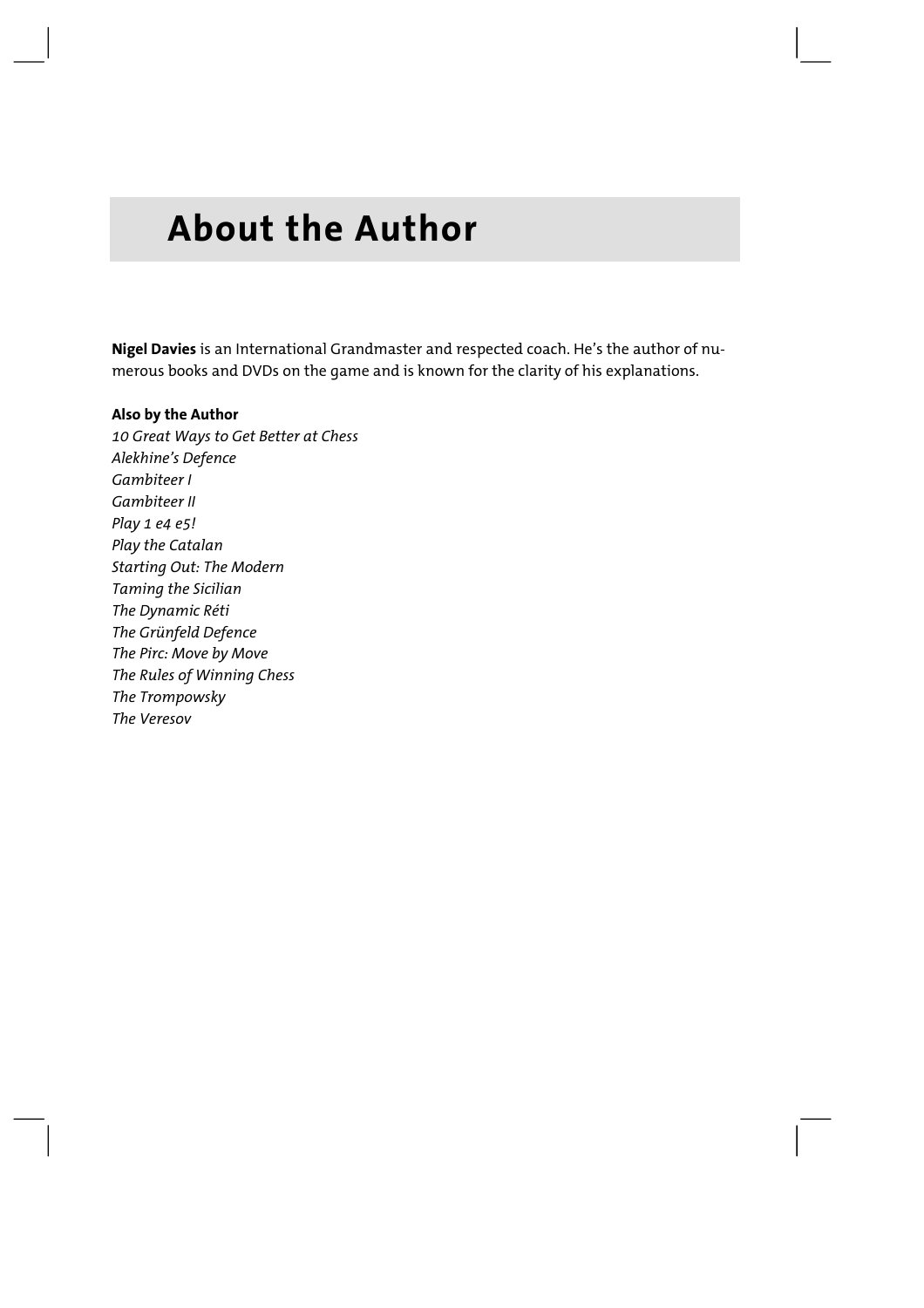# **Contents**

| About the Author               | 3   |
|--------------------------------|-----|
| Bibliography                   | 5   |
| Introduction                   | 7   |
|                                |     |
| 1 Exchange Variation with ⊘f3  | 8   |
| 2 Exchange Variation with ②ge2 | 107 |
| 3 Main Line with 侌g5           | 160 |
| 4 Main Line with 盒f4           | 223 |
| 5 The Catalan and the Réti     | 260 |
|                                |     |
| Index of Variations            | 291 |
| Index of Complete Games        | 299 |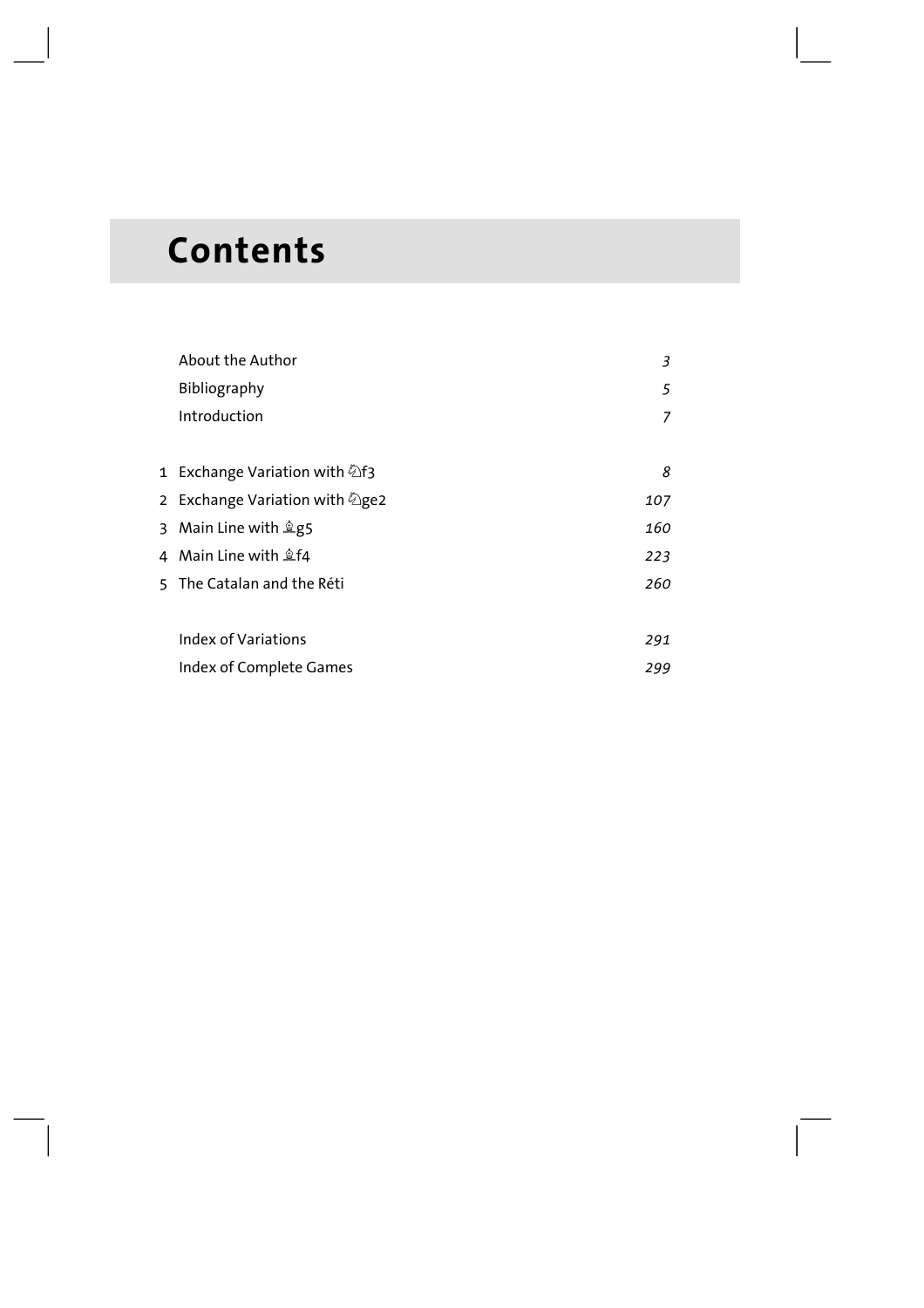# **Introduction**

The Queen's Gambit Declined is normally introduced via the moves 1 d4 d5 2 c4 e6, but it can also be reached via 1  $\triangle$ f3 and 1 c4. In fact this is the first great advantage of playing the QGD as Black: it provides the basis of a defence to flank openings as well as 1 d4. It is one of the oldest and most respected defences and has been played by every World Chess Champion in history.

Although I have used the Queen's Gambit Declined in my own games, it has been as a coach that I really learned to appreciate its value. Besides its well-deserved reputation for soundness, which has made it a firm favourite with so many top players, the QGD is relatively immune to both the changing tides of opening theory and computer analysis. Meanwhile, the greatest advantage for improving players is in its didactic value: it is a superb vehicle for teaching positional play because of the clarity of plans and pawn play. For this reason it has become a major part of my teaching syllabus at my Tiger Chess (http://tigerchess.com) website.

In writing this book my main focus has been on teaching the reader how to play the black side, starting out in the simplest and most economical way by aiming to develop with ... <sup>2</sup>f6, ... 主e7 and (usually) ... 2bd7 against all White's possible systems. Besides that, I look at how particular finesses can be used to improve Black's chances against particular systems. This is by far the best approach to learning an opening; having a vast array of different set-ups and plans is impractical for people with busy lives – it makes more sense for them to master a few set-ups and then expand these gradually as they gain experience.

Some readers may also be interested in playing White and here I recommend a simple and economical approach in capturing on d5 at the earliest opportunity. This is covered in Chapter One.

## **Acknowledgements**

My thanks goes to Byron Jacobs for his support and encouragement throughout this project.

> Nigel Davies, Southport May 2017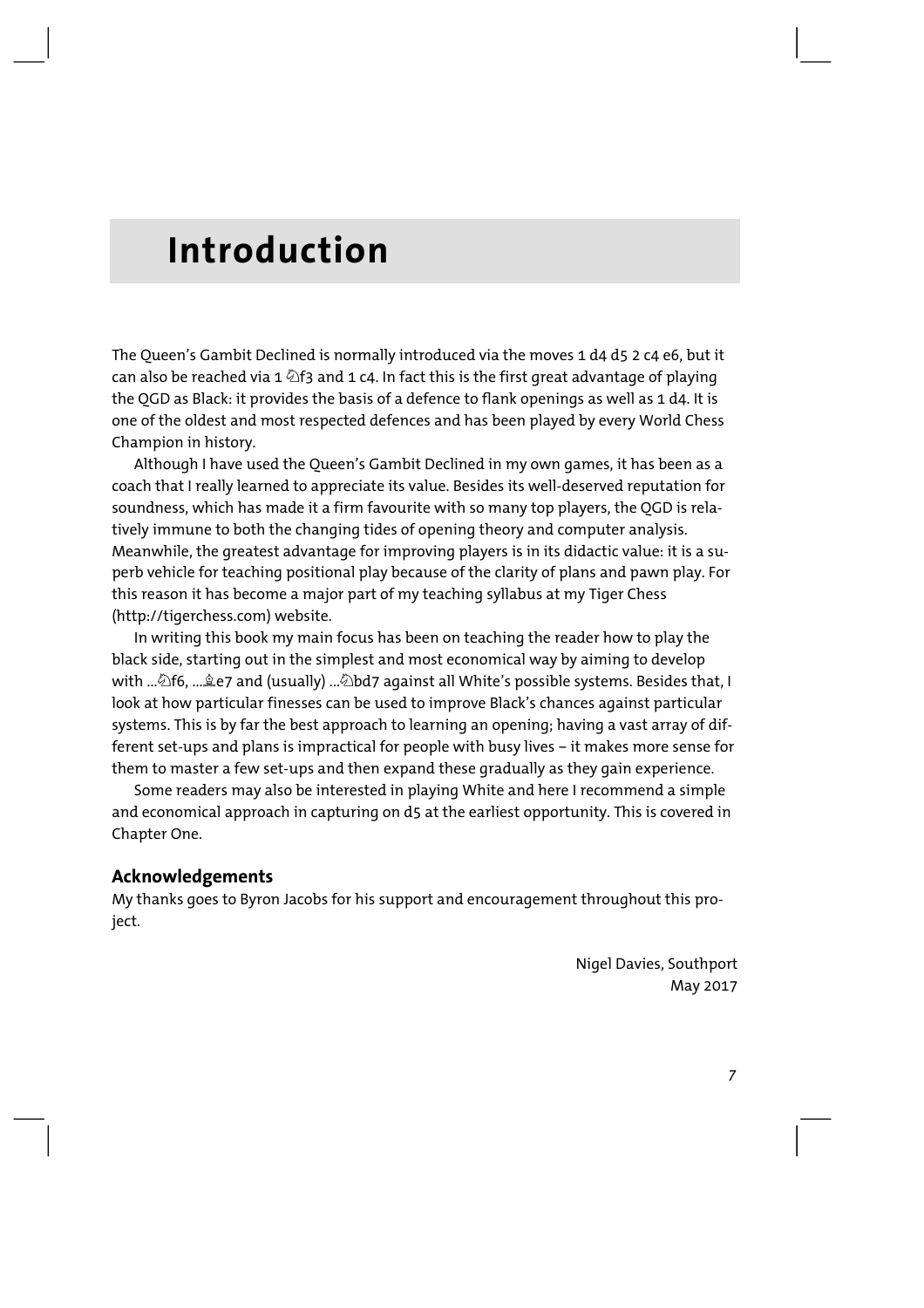# **Chapter One Exchange Variation with 2f3**

# **Introduction**

#### 1 d4 d5 2 c4

**Ouestion:** What if I want to play a Torre Attack with 1 d4  $\triangle$  f6 2  $\triangle$  f3, followed by 3 2 g5, but my opponent replies 2...d5 so as to meet 3 2 g5 with 3... 2e4 -? Can I still play an Exchange Variation with 3 c4 and 4 cxd5 - ?

**Answer:** Yes, you can, and the Exchange Variation with 1 d4  $\triangle$  f6 2  $\triangle$  f3 d5 3 c4 e6 4 cxd5 exd5 5  $\&$ c3 represents a simple and economical repertoire choice. Note, however, that Black has important extra options besides going for the traditional set-up with ... Dd7. The most important of these is 5... e7 6 e7 6 g 5 c6 7  $\degree$ c2 g6, intending 8... ef5, which is covered in Games 1-3. As for 5...c6 6 Wc2 2a6, see Game 4.

Having said that I've found that club players usually go back into the main line with 5...호e7 6 호q5 0-0 7 뺳c2 ಬbd7 8 e3 c6 9 호d3 뿔e8 10 0-0 ಬf8, when White gets to choose between a number of different 11th moves. Positional players will probably like Anatoly Karpov's 11 h3, while for those who are tactically inclined I suggest 11 Hae1 which plays for e3-e4. These moves are discussed in more detail below.

#### $2...e63@c3@f6$

Black can also play Alatortsev's 3... e7, though I don't recommend this route for newbies to the Oueen's Gambit Declined. You still have to face a form of Exchange Variation with 4 cxd5 exd5 5  $$f_4$  and at the same time lose the important ...  $\&$ bd7 and ...d5xc4 option against the 4  $\&$  f3 and 5  $\&$  f4 plan because Black has already committed the bishop to  $e7.$ 

If you meet 3... Le7 as White I suggest just going into a standard Exchange Variation with 4 公f3 公f6 5 cxd5 exd5 (or 5...公xd5 6 e4!) 6 2g5, when 6...c6 7 Fe2 g6 requires special treatment. White has three different choices on his eighth move: 8 e3, 8  $\&x$  f6, and 8 e4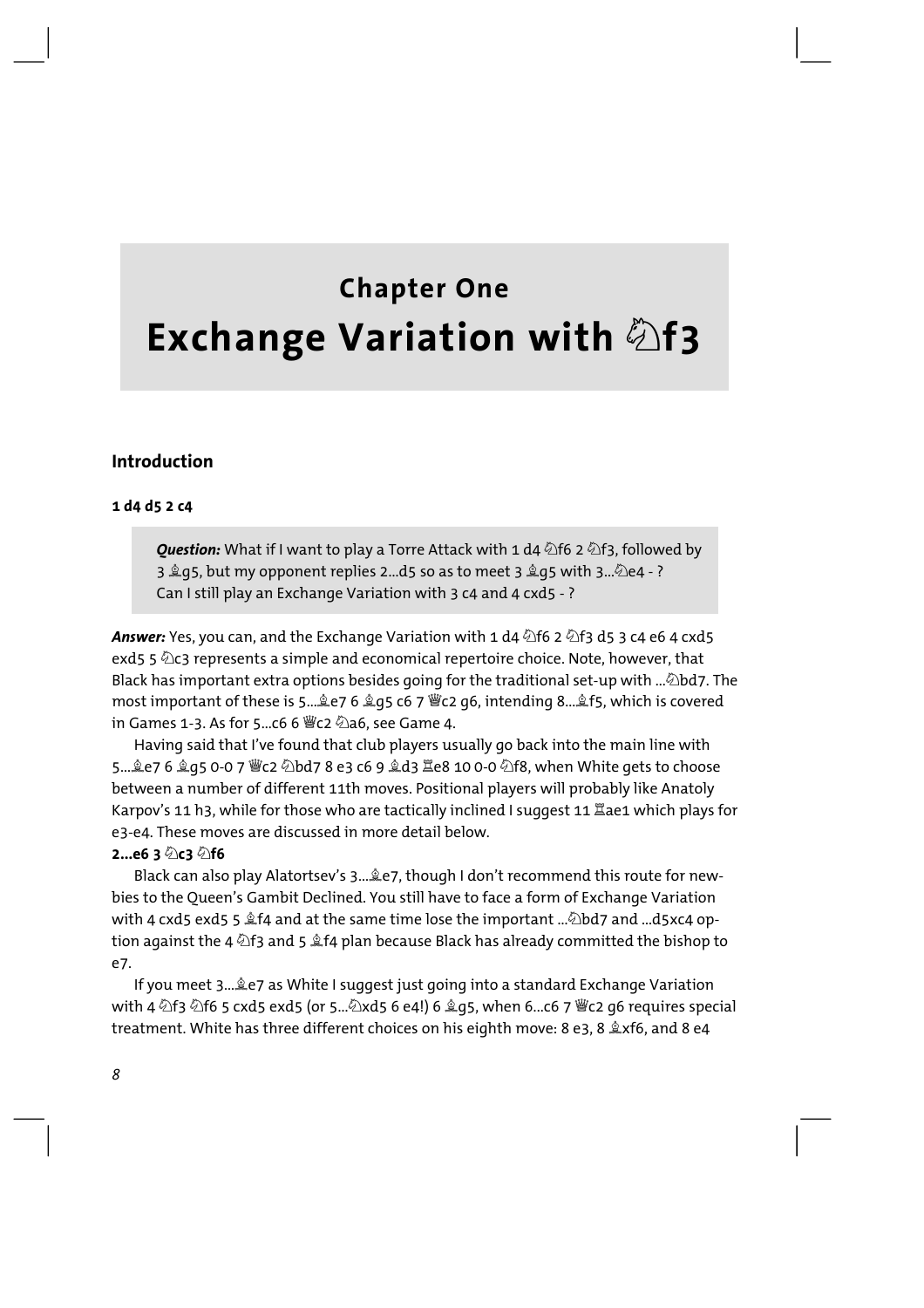(see Games 1-3). 4 cxd5 exd5 5 <sup>2</sup>g5 2bd7



**Ouestion:** Hang on a second, doesn't this allow 6 2xd5 winning an important pawn?

Answer: No. because Black can meet that with 6....  $\Delta x$ d5! 7  $\Delta x$ d8  $\Delta b$ 4+. when White has nothing else than 8 Wd2, which gives back the queen and leads to the loss of a piece. Black can also play 5... Le7, but as White is still falling into this trap (as a database search will confirm!) it's worth giving him some rope.

# 6 e3  $2e77$   $2d3c68$   $6R$

This is the most common destination for this knight. Part of the reason is that White frequently puts the knight here before capturing on d5 and entering the Exchange Variation.

White does have another important option here in 8 Wc2, which delays the decision on where to put the king's knight for another move.

## $8...0-0$

**Ouestion:** Can Black play 8... $\&$ h5 as he often seems to do in other variations?

Answer: Here it's not such a good idea because of 9  $x \leftrightarrow y$  we zero 100-0, and now if Black gets his king out of the centre with 10...0-0 White can play 11 Wb1, simultaneously attacking h7 and preparing to play b2-b4. This is a far more efficient version of the minority attack than many we will see.

## 9 曾c2 Ie8 10 0-0

This looks obvious but it's not the only move. Besides castling on opposite sides with the aggressive 10 0-0-0 (as in Game 5), White can stay flexible with 10 h3. This often trans-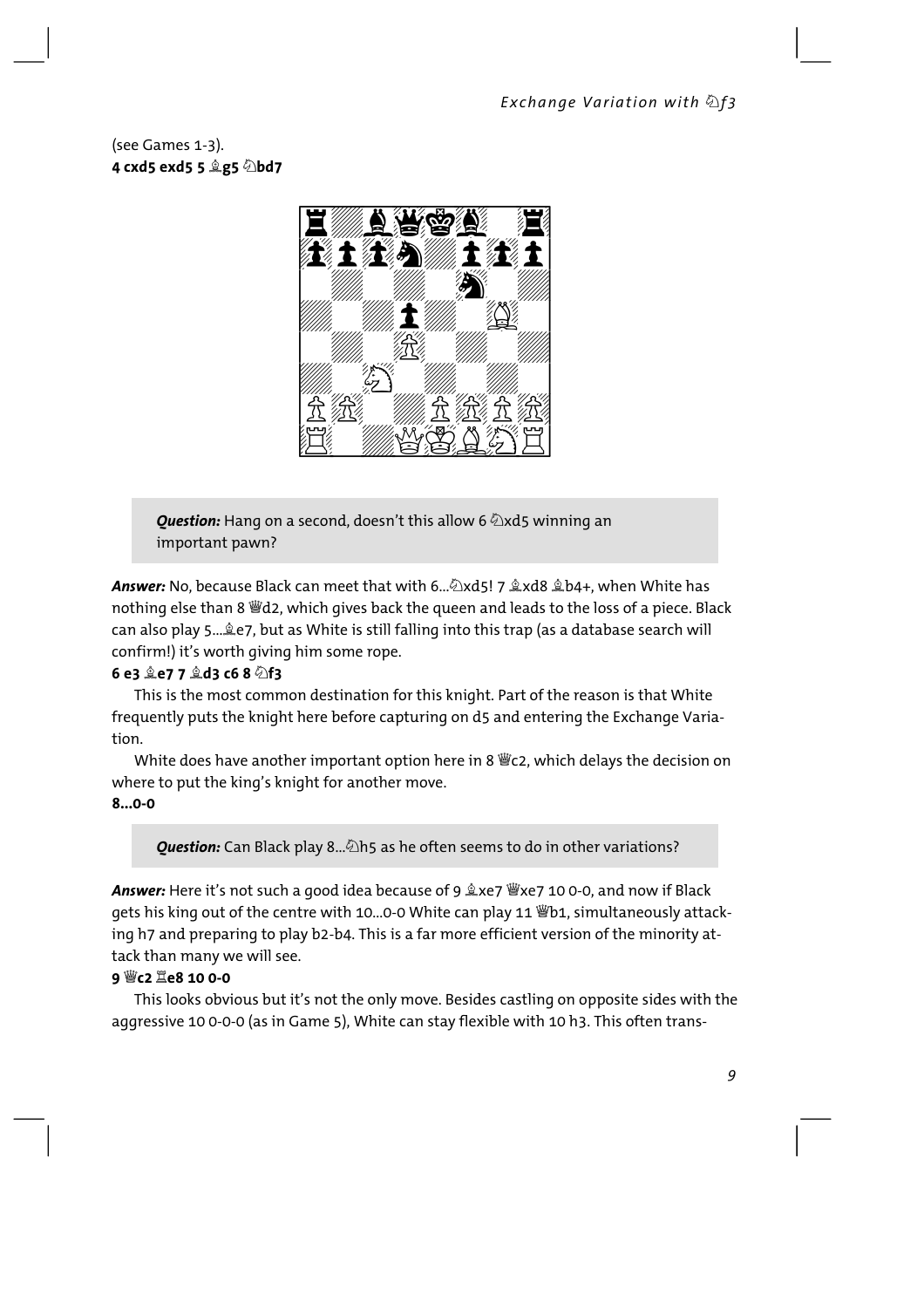# *The Queen's Gambit Declined: Move by Move*

poses into the 10 0-0  $\textcircled{2}$  f8 11 h3 line, though occasionally White gets the idea to castle queenside (Game 6 is an example of this). **10...Ìf8**



#### **11 h3**

This is now the main line at grandmaster level, having taken over from more traditional moves.

## *Question:* What's the idea?

*Answer:* It's a subtle semi-waiting move that was brought into the limelight by Anatoly Karpov. There are a number of effects in that 11... De4 is well met by 12 *\$f4* and 11... Dq6 can be answered by 12  $\&x$ f6, followed by 13 b4. Meanwhile the g4-square gets taken away from Black's minor pieces, which is important because he often plays ... $\hat{\mathcal{Q}}$ q4 in answer to  $\hat{\mathbb{Q}}$ e5 and will sometimes drive a white knight from f3 with ...  $\hat{\mathbb{Z}}$ g4.

Here's a round-up of the alternatives:

a) 11 Îab1 aims for the traditional minority attack with b2-b4-b5, creating some sort of pawn weakness on the queenside which White then hopes to attack. All the games I've featured have Black replying with 11...a5, to hold up White's planned advance, which for the most part is then met by 12 a3. In turn I like 12...  $\Delta q6$  for Black, preventing White's bishop from going back to f4, when Black plays .... Le4 on his next move. White then has a choice: the obvious 13 b4 often sees White sleepwalk to defeat as he does in Games 7 and 8, so 13  $\triangle x$ f6 is better (as in Game 9), though here too Black is not without his chances.

Apart from 12...Ìg6, there is another interesting move in 12...g6, which intends a regrouping with ... De6-g7 and then a possible exchange of light-squared bishops with ... £f5. Sune Berg Hansen specializes in this plan and we can see a good example in Game 10.

Note that, after 11...a5, White changed plans with 12 Ibe1 in Game 11. This is a valid thing to do, though it's difficult to see much advantage for White in having Black's a-pawn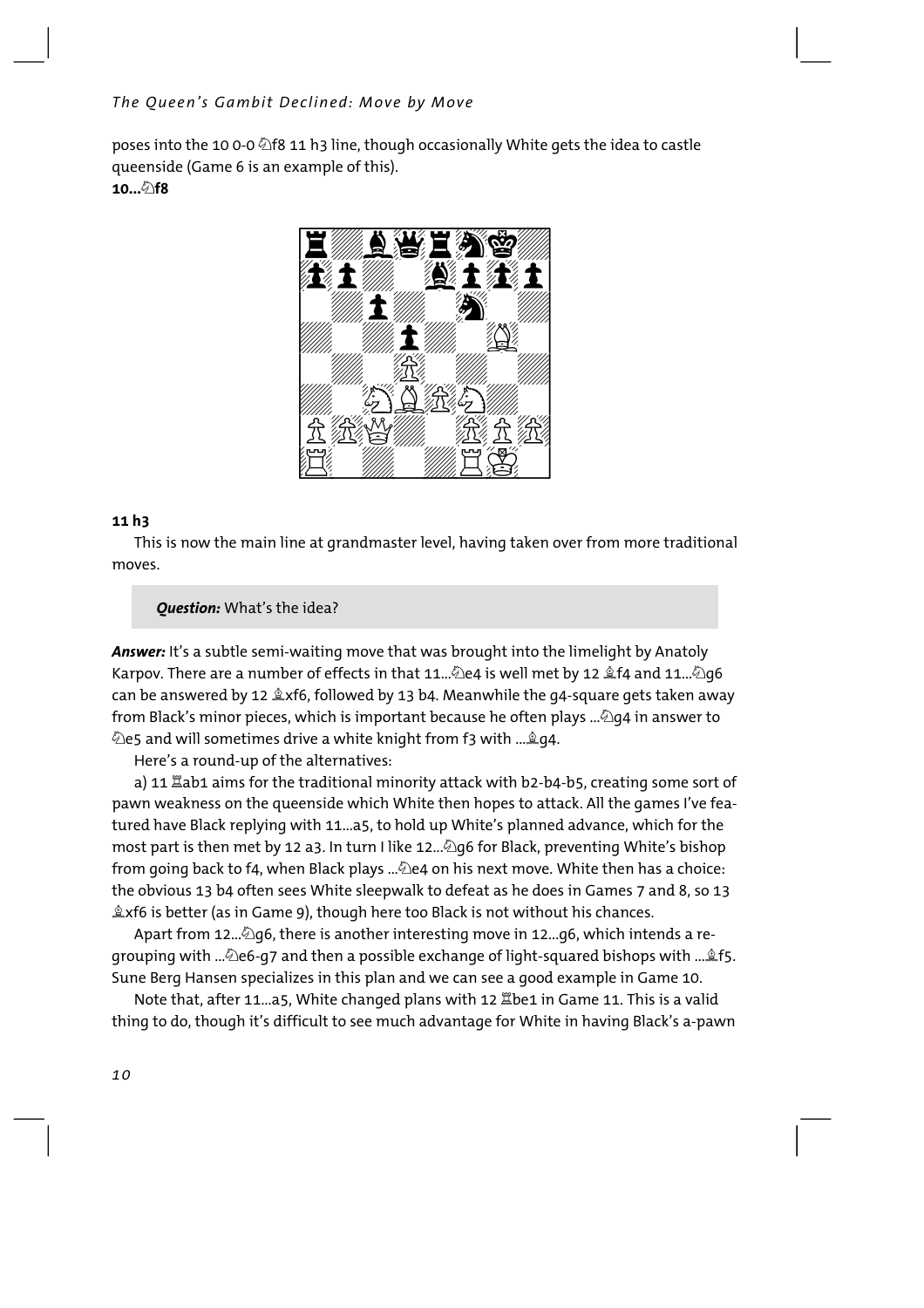on a5 instead of a7.

b) 11  $\&$  xf6 is another way of going for a minority attack, as after 11... $\&$  xf6 White can play an immediate 12 b4. The cost is that it gives away the bishop pair, which Black used very effectively in Game 12. Particular attention should be given to the way Black met 15 b5 with 15. a5 in this game, holding up White's operations on the queenside due to Black's grip on the b4-square.

c) 11  $\Diamond$ e5 is a move which needs to be met accurately as a Stonewall attack plan with f2-f4 could be very dangerous against passive play. The key move for Black is 11... 2e4, immediately exchanging this knight off. Game 13 provides an excellent example of how Black should play these positions.

d) 11 Lae1 is quite a good move to play at club level. White has two dangerous plans in mind – e3-e4, or  $\triangle$ e5 followed by f2-f4 – and Black needs to play accurately to obtain a decent game. The right way is 11... ⁄2e4, after which 12  $2xe7 \n\cong xe7$  13  $2xe4 dxe4$  14 ⁄2d2 f5 15 f3 is covered within Games 14 and 15

#### $11...$  $0.6$



As with 11 h3, this is a very modern treatment.

Question: What's Black's plan?

Answer: Besides developing his pieces he's also preparing to bring his queen's rook to c8. This will mean that if White plays a minority attack with b2-b4-b5, he can just push past with  $\ldots$  c6-c5.

Question: Won't that leave Black with a weak d5-pawn?

Answer: The d-pawn tends to be quite easy to protect; the issue is more the d4-square which White will gain as a possible outpost for a knight. But Black has compensation here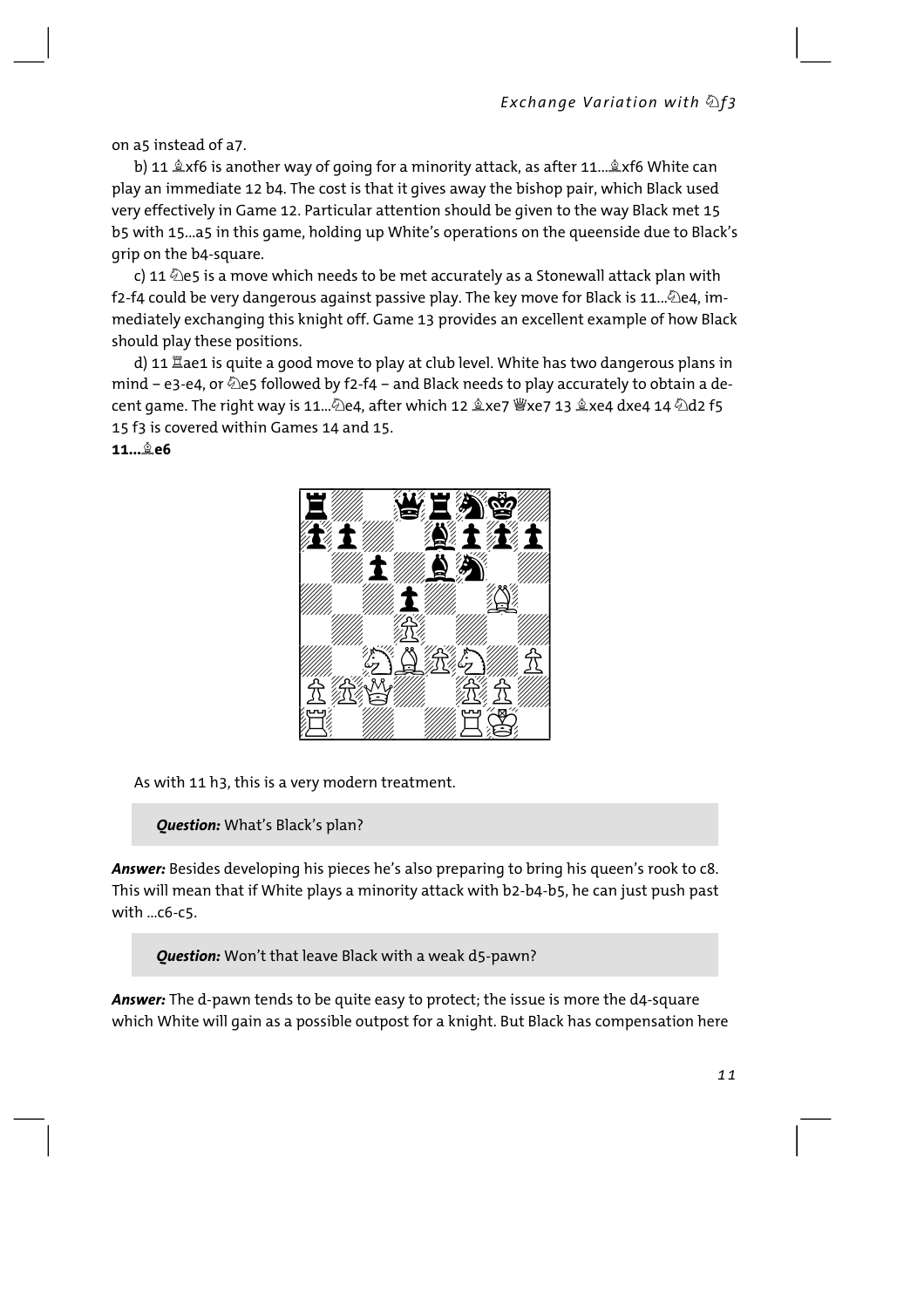# The Oueen's Gambit Declined: Move by Move

in that he gets squares along the c-file such as c5 and c4.

A more traditional response to 11 h3 is 11... $\partial Q_0$ 6, which prevents the retreat of White's bishop to f4 in preparation for 12... De4. In Game 16 White then chose 12 & xf6, attempting to show that the insertion of 11 h3 and 11... 296 provide an improved version of the 11 Lexf6 plan. They do, but Black's position remains quite playable.

One more interesting option for Black is to meet 11 h3 with 11...g6, which is what happened in Game 17. It looks as if there might have been some very serious opening preparation behind Black's 23... &xd4! in this game.

## 12 **罝ab1**

The standard move, aiming for a minority attack with b2-b4-b5. But White has tried various alternatives here:

a) 12 a3 looks like an inferior way of preparing b2-b4 as White may later want to force b4-b5 through with a3-a4, apparently losing a tempo. But there is a subtle point to this in that 12... De4 is no longer possible because of 13 gxe7 Wve7 14 Dxe4 dxe4 15 gxe4 (whereas after 12  $\Xi$ ab1, Black would have 15... 2xa2). With 12... De4 out of the question Black should play either 12... 26d7 (as in Game 18) or 12... Lc8 (as in Game 19).

b) 12  $\mathbb{Z}$ fc1 is Karpov's original treatment, just improving the position of his pieces before adopting a particular plan. This is illustrated in Game 20.

# 12... Lc8

Preparing to meet White's b2-b4-b5 with ...c6-c5.

Black has a good alternative in 12... @6d7 which is covered in Game 21. As noted above, Black can also play the surprising 12... De4 here (as in Game 22) because 13 & xe7 Wexe7 14 Zxe4 dxe4 15 2xe4 is met by 15... 2xa2!.

# 13 b4 2h5

Ensuring the exchange of dark-squared bishops by stopping White's bishop from going back to f4.

# 

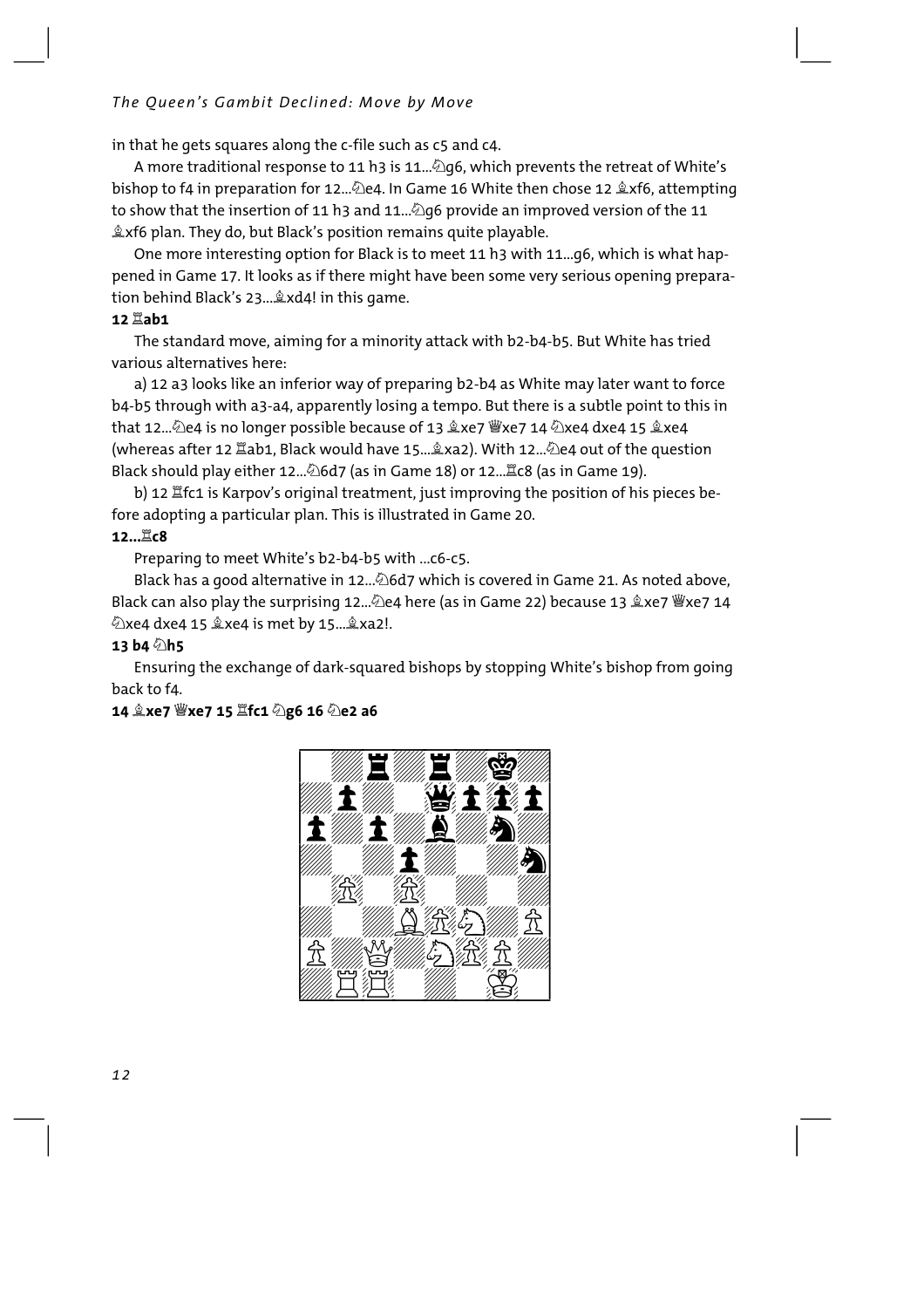We are following I.Sokolov-K.Asrian, Stepanakert 2005 (Game 23), in which White soon gave up on the minority attack; but when he turned his attention to the kingside he could make little progress there either.

# Game 1 **Bu Xiangzhi-J.Rowson** Turin Olympiad 2006

#### 1  $\circ$ f3 d5 2 d4  $\circ$ f6 3 c4 e6 4 cxd5

Capturing on d5 at this stage is a sensible and practical option for White, not least because it avoids sharp lines such as 4  $\&$ c3 dxc4, not to mention the Semi-Tarrasch with 4...c5 and others. Black has some extra options because of this early capture, which we will explore here and in the next couple of games. Yet at club level it has been very noticeable to me that Black usually carries on his usual plan of development with ... Let and ... Dbd7.

#### 4...exd5 5 2c3 c6 6 2g5

There are actually some subtle differences between this move and 6  $\mathcal{L}$ c2!, and in the position after 5...c6 I do think the queen move is more accurate. On the other hand, I suqgest that White meets 5... Le7 with 6 Lg5 rather than 6 We2.

#### $6...$   $2e7$

Black should play 6...  $\frac{1}{2}$  f5! in this situation, as he doesn't even need to prepare the bishop move with ...g7-g6. This is why White should prefer 6  $\mathcal{L}$ c2 over 6  $\mathcal{L}$ g5.

Question: Can't White play 7 \{\bod{D}} b}, attacking the b7-pawn?

Answer: Indeed he can, though Black then has 7... Fb6 (the dynamic 7... 2bd7!? 8 Fxb7 Eb8 9 Wxc6  $\mathbb{Z}$ xb2 is also interesting and was successful in A.Karpov-G.Kasparov, blitz match, ②h4 含d7 15 දිදෙ විe8 16 වුf5 වුd6 was fine for Black in F.Berkes-Ki.Georgiev. Serbian Team Championship 2008, his two bishops and potential pressure on the a-file compensating for the weakness of his kingside pawns.

#### 7 Wc2 g6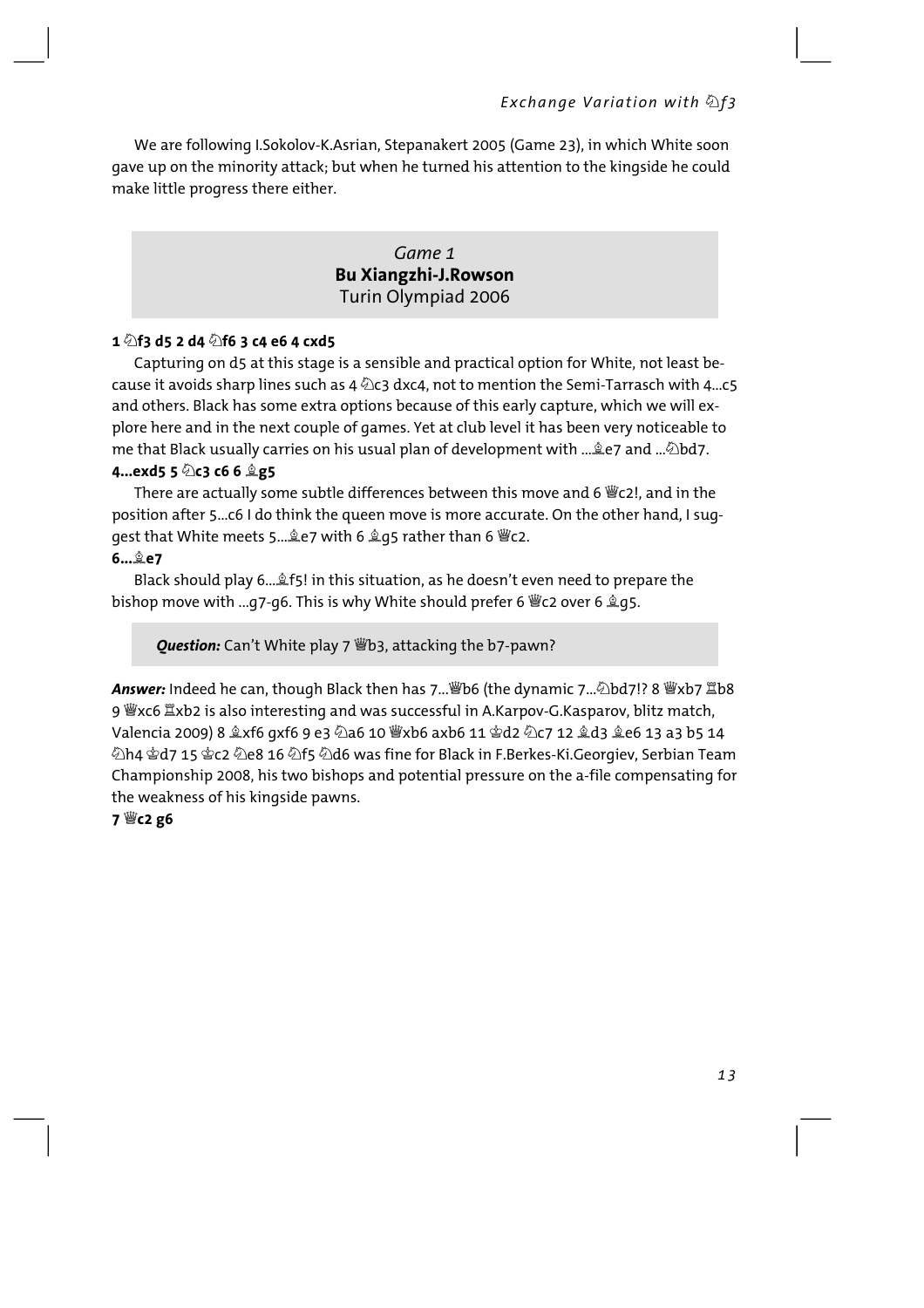

Now this is necessary if Black wants to put his bishop on f5.

*Question:* Doesn't this weaken Black's kingside?

*Answer:* Yes, it does, though White's main plan to exploit this weakness is to castle queenside and shove his h-pawn up the board. So Black might be careful not to castle kingside before White is also committed to doing so.

# **8 e3**

This looks obvious, but it's not White's only move. In the next two games we will examine 8  $x$ f6!? and 8 e4, respectively.

# **8...Íf5 9 Íd3 Íxd3 10 Ëxd3 Ìbd7!**

Carefully delaying castling short in case White lays siege to the g6-pawn with h2-h4-h5. Indeed, after 10...0-0 11 h4  $\ddot{\triangle}$ bd7 12  $\&x$ f6  $\&x$ f6 13  $\Diamond$ e5  $\&$ b4 14 q4 c5 15 h5  $\dddot{\mathbf{w}}$ e7 16 hxq6 fxg6 17 f3 cxd4 18  $\mathcal{L}$ xd4  $\mathcal{L}$ fe8 19 f4  $\mathcal{L}$ ad8 20 g5  $\Diamond$ h5 21  $\Diamond$ g4, White developed a strong attack in B.Lajthajm-B.Ivanovic, Montenegrin Team Championship 2010.

# **11 0-0 0-0 12 h3!?**

This and White's next move constitute an interesting plan to play in the centre and possibly activate his central pawn majority with a later f2-f3 and e3-e4.

The traditional plan is to play for a minority attack with 12  $\mathbb{Z}$ ab1, trying for b2-b4-b5, but this doesn't seem very effective here because the c4-square can become weak (... 2b6c4 often happens in such positions). Black can also make b2-b4 very difficult with 12...a5; for example, 13 h3 Îe8 14 Íf4 Íf8 15 Ëc2 Ëb6 16 Îfc1 Ëa7 17 Ìe5 Ìxe5 18 Íxe5 Ìd7 19 尘h2 a4 20 公e2 公f6 21 公f4 公e4 saw Black gradually outmanoeuvre his opponent in V.Burmakin-A.Dreev, Russian Team Championship 1999.

# **12...Îe8 13 Íf4**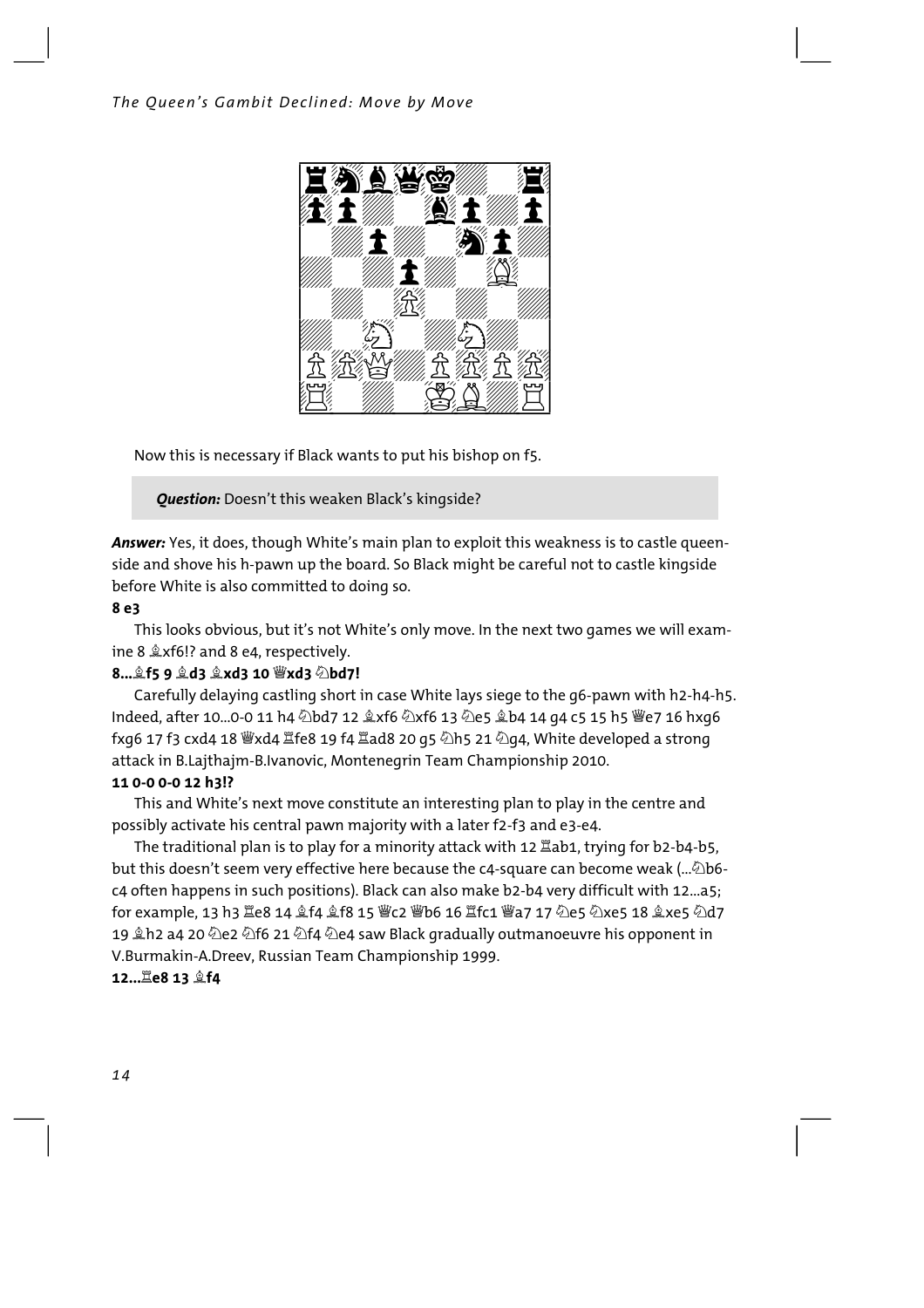

#### $13...a5$

This certainly inhibits b2-b4 ideas, but White has other plans.

Black has an interesting alternative here in 13... 2h5 14  $\triangle$ h2 2g7, aiming to get this knight to the nice d6-square after ... 2f5 and a subsequent exchange of White's h2-bishop ହ d6 18 ହ୍ର xd6 ⁄યેxd6 19 ⁄યેb3 ଞ୍ଜ q5 20 ଞ୍ଜe2 ଞ୍ଞ୧7 21 ⁄યેbc5 ⁄યેf6 22 ⁄યેc3 ⁄યેf5, when Black was successfully inhibiting White's plans of a central expansion with f2-f3 and e3-e4. The exchange of dark-squared bishops is a useful way to do this in fact.

#### 14 曾c2 ②b6 15 ②e5

This makes sense, putting the knight on a good square and freeing the way for his fpawn to nudge forward. White has also played a preliminary 15 Afe1 here. D.Flores-J.Granda Zuniga, Linares (rapid) 2008, continued 15...a4 16 ��e5 ��d6 17 ��ad1 ��e7 18 ��d3 ⊘e4 19 f3 ⊘xc3 20 bxc3 with balanced play at this point.

#### 15... 2fd7 16 2d3 曾c8

I'm not sure why Black played this rather than the immediate 16.... The . n a couple of moves time the queen goes back to d8 with an apparent loss of time.

## 

All these moves can be perceived as preparation for e3-e4, but White has another idea too as we shall see. Black meanwhile seems confined to preventing White's ideas, at least at the moment. His next provokes another pawn move by White in the hope that this will later prove to be a weakness.

#### 21... th4 22 g3 鱼f6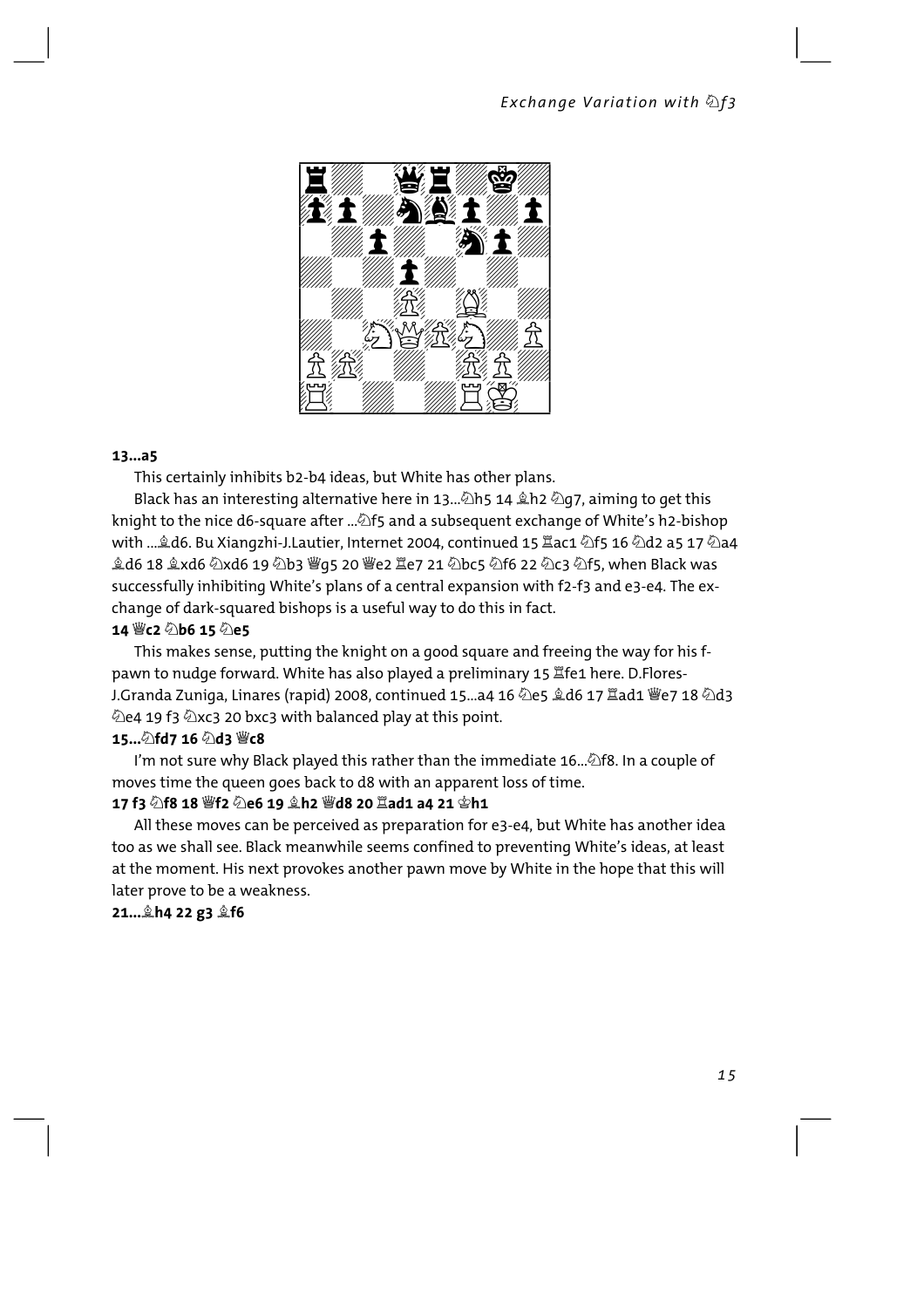

# **23 f4!?**

**Question:** Isn't that just a horrible move, turning the bishop on h2 into a big pawn and giving Black an outpost on e4?

*Answer:* That's a good question! From a structural point of view this move does create weaknesses and the bishop on h2 is shut in. But if we look more closely at the position it's possible to see some positive sides. First of all White is taking space and may be able to put a knight on e5. The e4-square is currently defended by the knight on c3 and there are ideas such as g3-g4 and f4-f5 in the position, which might open up Black's king while liberating the bishop on h2. So let's say there's "dynamic compensation" for the weaknesses created. **23...Ìc4 24 Ìe5 Ìd6 25 g4 Ìc7 26 Ëf3 a3 27 b3 Ëe7 28 g5** 

*Question:* I thought you said White was playing for f4-f5 in order to liberate the h2-bishop. Doesn't this make that impossible?

*Answer:* This last move is another interesting strategic conception that often happens in Stonewall structures. The main idea is to prevent White's knight being driven away with ...f7-f6 while, at the same time, staking out more space on the kingside. White also has a new way to attack using the advance of his h-pawn. Meanwhile it should be noted that 28 f5 can be answered by 28...g5, keeping the kingside closed. **28...Íg7 29 h4 Ëe6 30 Ìe2 Ìf5 31 h5!?**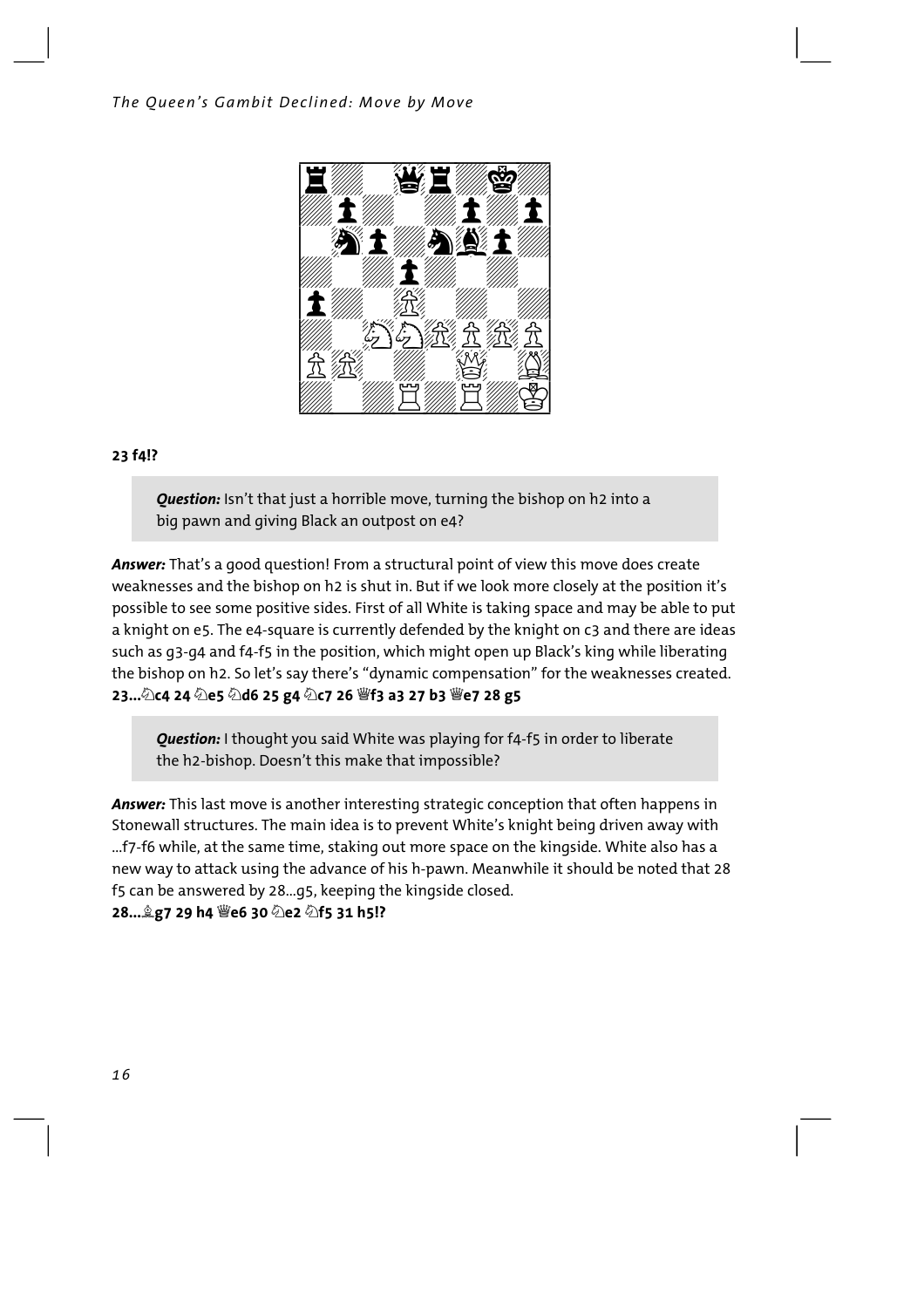

# 31... b5

My engine prefers the immediate 31...gxh5, after which 32 Wxh5 can be answered by the cold-blooded 32... $\hat{\mathbb{Q}}$ xe5 33 fxe5 公xe3 34 耳f6 營q4. It turns out that 35 營xf7+? is then a really bad move because of 35... sh8 36 置f2 置f8, which isn't easy to see when playing 31 h5. Had White done so there might have been a case for the solid 31  $\angle q$ 3.

# 32 Id2 2bd6 33 2c3 gxh5?!

This pawn grab is now very risky with the engine preferring 33... 2h4.

# 34 營xh5 2xe3

The logical follow-up to Black's previous move, but storm clouds now gather around his king.

# 35 If3 2ef5 36 Ih3 2e4

Perhaps 36...h6 was marginally better, though it's still very scary for Black after 37 192. This kind of position is especially difficult to play near the time control and under time pressure.

# 37 豐xh7+ 會f8 38 公xe4 dxe4 39 皇g1 罝a5

At this point Black should perhaps head for the hills with 39... \$e7.

# 40 **Le2**

40 g6 was also possible; White evidently preferred to keep this in reserve.